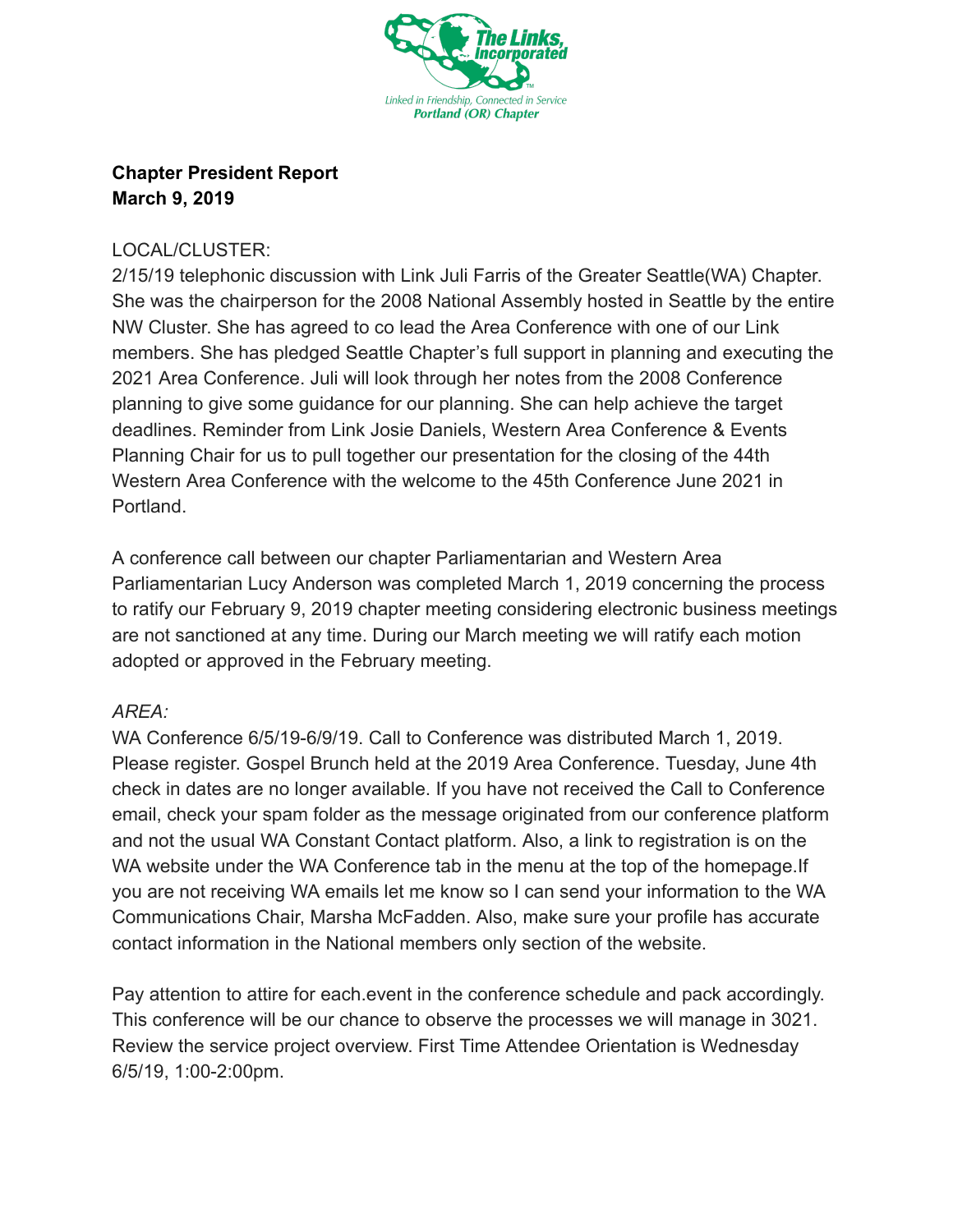

Human Trafficking march from JW Marriott to Austin City Hall 3/5/19 8:30am-11:30am to hear from anti trafficking specialists. At this time, chapters are asked to donate \$50 to anti Human Trafficking collaborative efforts in the Austin community. All moneys are collected from the chapter online.

100% on time program report submission for the Western Area for the 4th year in a row. Thank you to Link Jocelynne for facilitating our chapter's reporting.

If you are not receiving communication from your Area representative concerning your office, please reach out to them to ensure you are added to their distribution list. It is very important for officers and committee chairs to attend their respective committee webinars to receive timely information as well as share the information with your committee. Pertinent information should be documented in committee reports for all members to know. Participation in Area webinars assists with connection to other chapters and a broad resource to get questions answered. The Western Area Technology Chair will begin to send chapter presidents notices when webinars do not have a representative from their chapters. Chapter President's then need to follow up to identify why the respective chapter representative was not on the call.

Area slate of officers has been presented. We will vote during our May chapter meeting in preparation the conference. Western Area Candidates are:

| Area Director:              | Link Lorna C. Hankins           |
|-----------------------------|---------------------------------|
|                             | Gulf Coast Apollo (TX) Chapter  |
| Vice Director:              | Link Karen Cole                 |
|                             | Beverly Hills West (CA) Chapter |
|                             | Link Adrienne Konigar Macklin   |
|                             | Harbor Area (CA) Chapter        |
| <b>Recording Secretary:</b> | Vacant                          |
| Area Treasurer:             | Link Marcia Page                |
|                             | Mid-Cities (TX) Chapter         |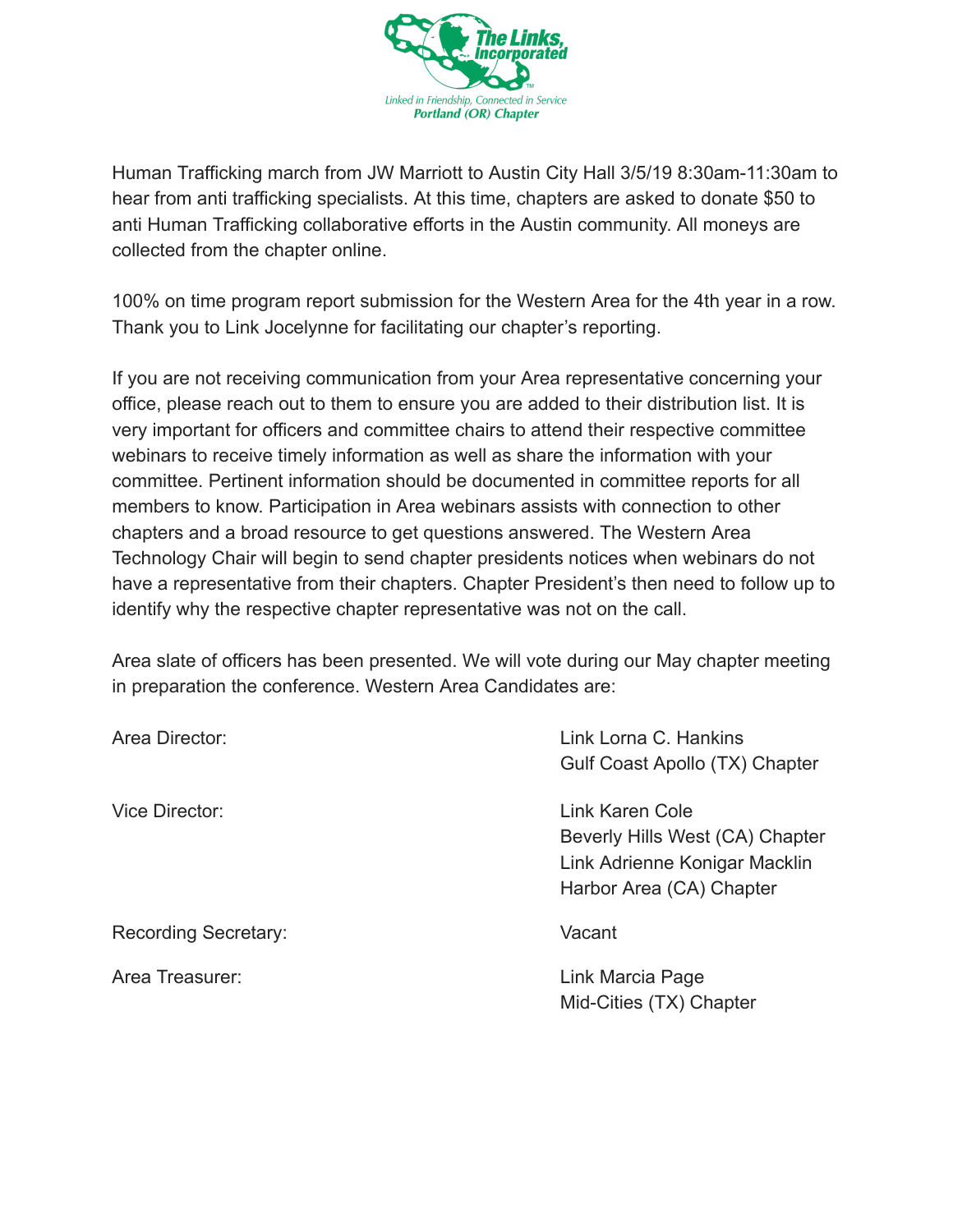

Nominating Committee (5 Positions; 2 vacant): Link Sandra Alridge

Port City (TX) Chapter Link Fredia Brooks San Jose (CA) Chapter Link Cora Guinn Robinson Houston (TX) Chapter

Foundation Representative: Link Erika N. Salter

Mid-Cities (TX) Chapter

WA Haiti Mission Trip has been postponed due to the heightened violence in Port Au Prince. The trip is postponed until an undetermined date in April 2019.

Our National History Book is being edited. With much assistance from our chapter Archivist, our chapter's history questionnaire was completed and submitted to our past Area Director Sandra Dorsey Malone 2/19/19. The archivist will share a copy of the report with members as it is good Portland Chapter history to know.

## *NATIONAL:*

On March 5, 2019, National Membership Team announced Link Myrna Yvonne Williams is now a Platinum Member. The highest honor in Linkdom is Platinum membership. It is even more exemplary when a Platinum member is still in active status. We applaud Link Yvonne for her 46 years of very involved active membership. She has been a true example of what it means to be a Link, living up to the pledge in all aspects. Thank you Link Yvonne, and Congratulations!

New contract approval process for events wherein chapters' contracts need to be placed in Dropbox for the legal representatives to review. Also, all contacts whether below or above \$5K threshold. There is a 10 day review period but the process is slow so allow 15 days. The event insurance is required so the certificate needs to be obtained to submit with the contract review request. All events where non-Links are invited require liability insurance.

A 15 day Links Foundation grant request lead time is required.

New Mission Statement: